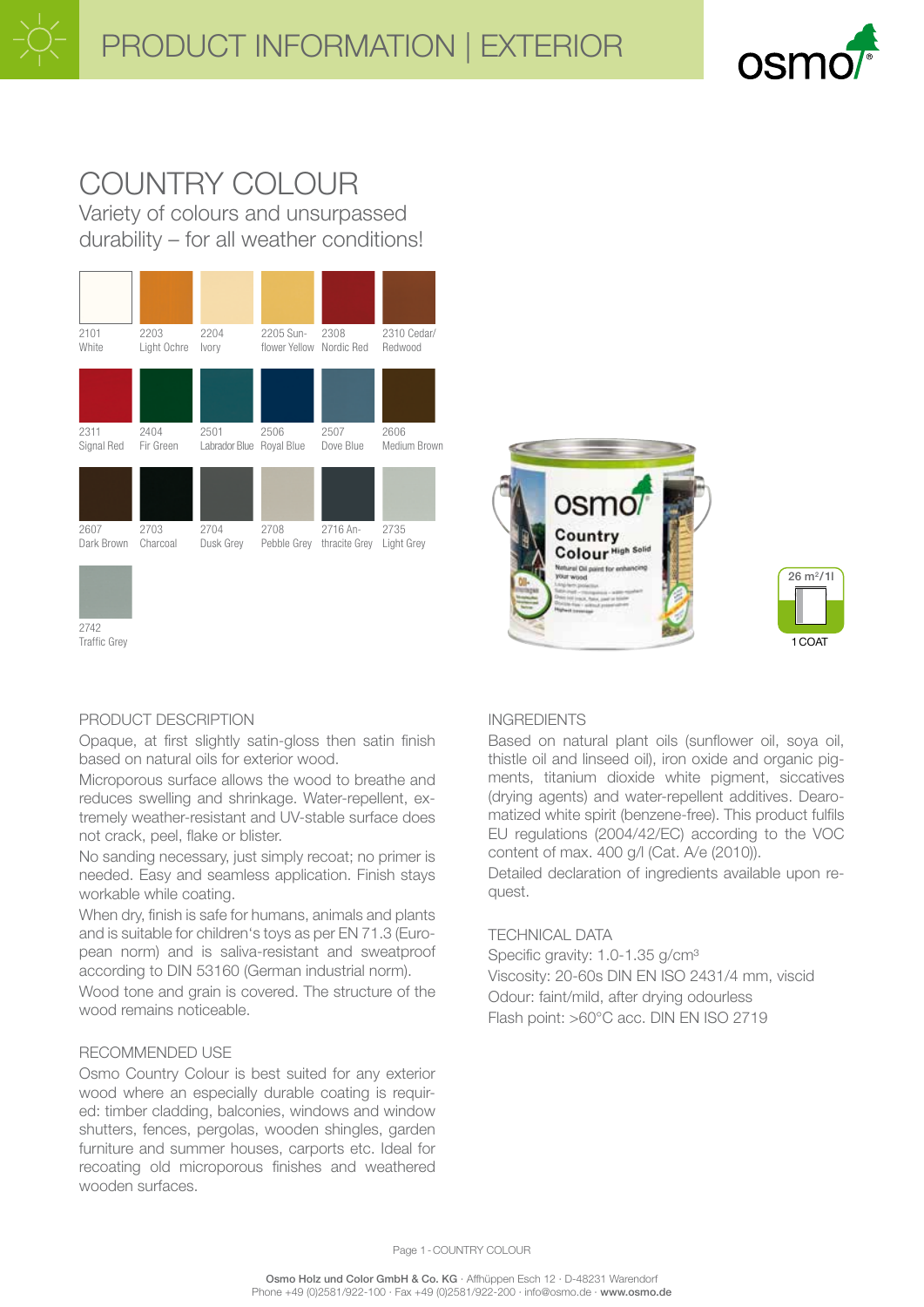

## STORAGE

Up to 5 years and longer if can is kept dry and closed tightly. If thickened by frost, store for 24-36 hours at room temperature before use.

## SURFACE PREPARATION

Wood surface must be clean, dry and frost-free (moisture content max. 20%).

Osmo Country Colour is ready to use, please do not thin. Stir well before use.

Clean old microporous stains thoroughly. Old paints and lacquers must be completely removed. As a general rule, wear a dust mask during sanding works.

If possible, please apply the first coat to all sides before installation.

The finished surface is, among other things, influenced by the wood's natural characteristics. Therefore, a trial application is always required, especially for unfamiliar surfaces.

If additional protection against blue stain, rot and insects is desired, pre-treat the wood if possible on all sides with Osmo WR Base Coat\*.

Before recoating, allow to dry for 12-24 hours.

\*Use biocides safely. Always read label and product information before use.

# METHODS OF APPLICATION

Apply thinly and evenly to the clean and dry wood along the wood grain with Osmo Natural Bristle Brush or Osmo Microfibre Roller and spread well.

Allow to dry for approx. 10-12 hours with good ventilation.

After drying, apply a second coat – also thinly.

When renovating, one coat applied to the clean and dry surface is usually sufficient.

# CLEANING OF TOOLS

With Osmo Brush Cleaner (free of aromatic compounds).

## DRYING TIME

Approx. 10-12 hours (normal climatic conditions, 23 °C/50 % rel. humidity). Lower temperatures and/or higher air humidity can increase the drying time. Allow for good ventilation while drying.

## COVERAGE

1 litre covers approx. 26 m² with one coat.

Product coverage depends significantly on the character of the wood. All information refers to smooth and planed/cut surfaces. Other surfaces may lead to reduced coverage.

## **NOTE**

If exterior surfaces (e.g. windows, cladding) should have extra protection, apply one final top coat of Osmo UV-Protection-Oil Extra Clear (410 without film protection or 420 with film protection) after thoroughly drying. This protects against dirt and stains and extends the life of the finish. For Country Colour White 2101, please use Natural Oil Woodstain White 900.

Country Colour has been tried and trusted over decades and is also available in custom colours. Starting from 2.5 litres per colour tone, available in 186 RAL Classic and 1950 NCS colour tones, as well as with biocidal film protection additives.

Many wood species contain water-soluble coloured extractives which may leach out naturally when weathered.

# CAUTION

Keep out of reach of children. Do not get in eyes, on skin, or on clothing. Contains 2-butanonoxime. May produce an allergic reaction. If medical advice is needed, have product container or label at hand. Use only outdoors or in a well-ventilated area Dispose of contents/container in accordance with chemical waste disposal regulations (AVV 08 01 11). Warning: Wash out any used cloth impregnated with this product immediately after use or store in an airtight container (danger of self-ignition). The dried finish is classified as B2 (normal flammability) according to DIN 4102 regulations.

Safety data sheet upon request.

## **DISPOSAL**

Dispose of leftover product and completely emptied packaging according to local official guidelines (waste code number 08 01 11). Only completely emptied cans can be recycled.

## COLOUR TONES

2101 White 2203 Light Ochre 2204 Ivory 2205 Sunflower Yellow 2308 Nordic Red 2310 Cedar/Redwood 2311 Signal Red 2404 Fir Green 2501 Labrador Blue 2506 Royal Blue 2507 Dove Blue 2606 Medium Brown 2607 Dark Brown 2703 Charcoal

Page 2-COUNTRY COLOUR